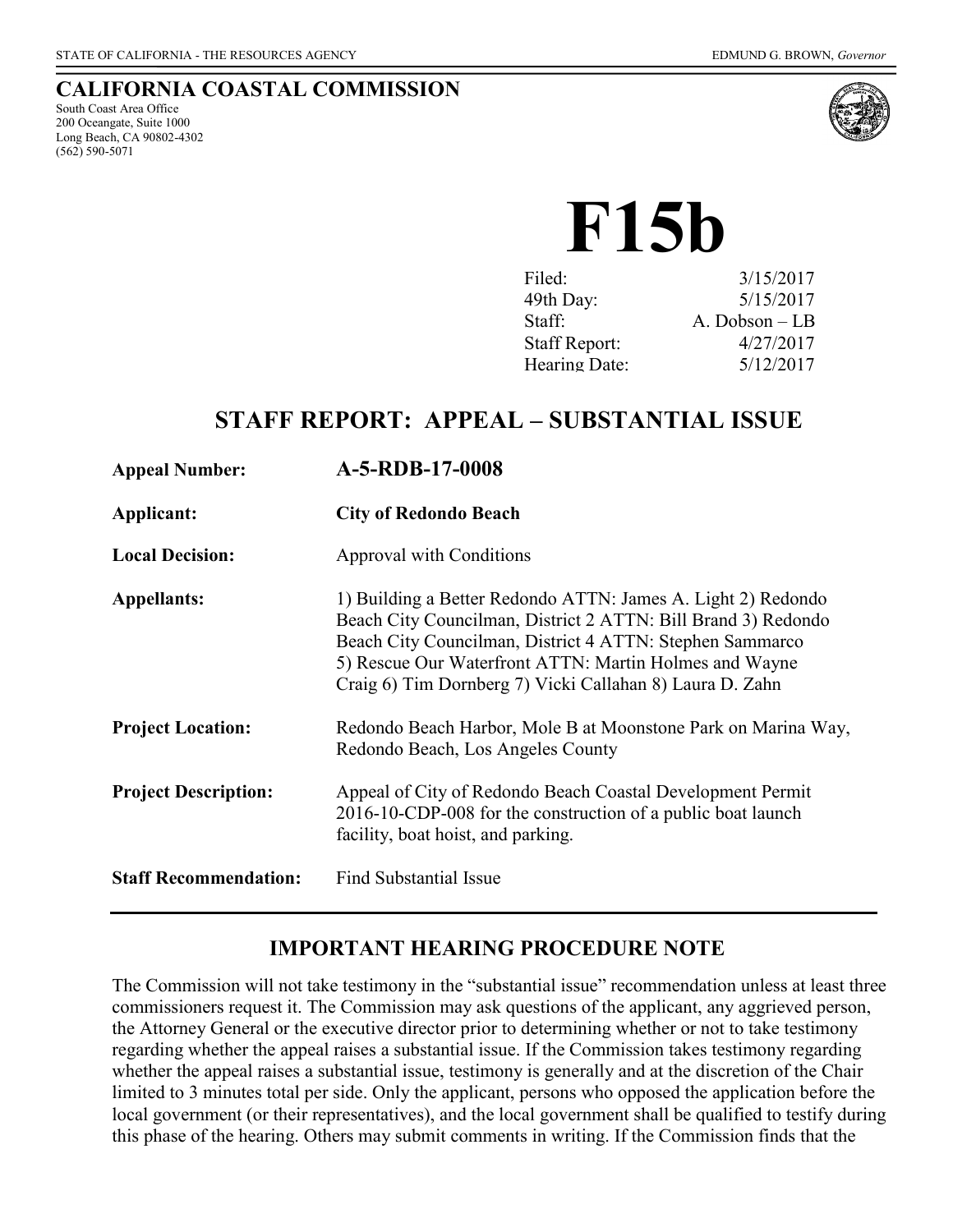appeal raises a substantial issue, the de novo phase of the hearing will follow, unless it has been postponed, during which the Commission will take public testimony.

# **SUMMARY OF STAFF RECOMMENDATION**

The staff recommends that the Commission, after public hearing, determine that a **substantial issue exists** with respect to the grounds on which the appeals have been filed for the following reasons:

In summary, the appellants contend that the City-approved development is inconsistent with the certified LCP because 1) it involves the removal of boating facilities that are to be protected and expanded; 2) it will have negative impacts on public access with insufficient parking; 3) it will cluster the existing coastal-dependent conflicting uses, such as paddling, outrigger canoeing, kayaking and boating all together, causing safety concerns and circulation problems; and 4) it will remove public open space that is protected in the LCP. Appellants also contend that the development is inconsistent with the Public Access policies of the Coastal Act because, in summary: 1) the development will limit the public's right to access the coast because of insufficient parking, removing parking, and circulation problems, and 2) the development will limit the existing public access by clustering coastal-dependent uses into a smaller harbor area.

The project site at Mole B is currently being used as a launch location for public outrigger canoe clubs, and development of the boat launch would require the removal of existing boat slips; also, the conflicting uses between boat launches and canoeing raises safety concerns. The appellants contend that the development of the public boat launch should not be at the expense of existing boat slips or existing canoe club uses, should not remove a portion of the public park for boatlaunch parking, and should be accommodated elsewhere within the harbor (within the Waterfront Development footprint).

The Harbor Redevelopment project (the Waterfront Development, see A-5-RDB-16-0092) cannot occur without construction of a public boat launch, per LUP Policy 1, and if the construction of the boat launch in this location conflicts with the other boating protection policies of the LCP which prevent the removal of existing boat slips, then this raises substantial LCP and Coastal Act conformance issues requiring Commission consideration.

Overall there would be a net loss of 61 public parking spaces due to the development of the boat launch in this location. A significant loss of public parking spaces on Mole B would not be consistent with the access policies of the LCP and therefore, raises a substantial issue. Further, the development appears to construct a metal gate and gate-off a portion of the parking spaces on Mole B—and whether these spaces are available public or not—this may have negative impacts to circulation and public access and does raise a substantial issue regarding consistency with the public access policies of the Coastal Act.

At the very least, the proposed reduction in the number of public parking spaces raises a substantial issue with regard to consistency with LCP policies that protect public coastal parking. Accordingly, the issues need to be analyzed on a closer level to have a final consistency determination and thus raise substantial LCP and Coastal Act public access conformance issues requiring Commission consideration.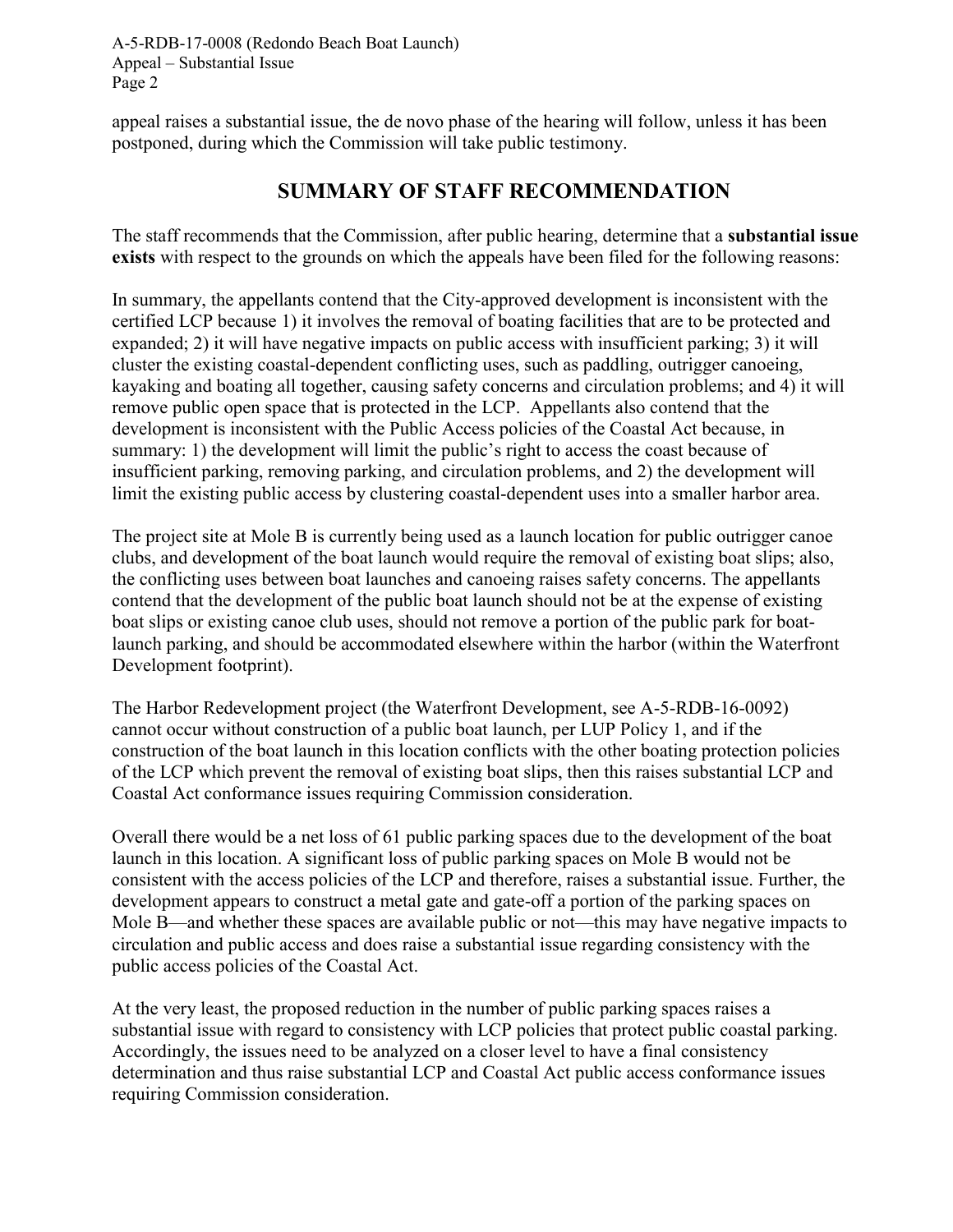The appellants also argue that the mix of coastal dependent uses existing in the harbor today, which include stand-up paddling, kayaking, outrigger canoeing, passive park recreation, and the new boat launch location, would be forced into one location in the harbor. They claim this would present safety conflicts and the overuse of these elements on Mole B, which may impact existing access to the coast in this area, and therefore is inconsistent with the Coastal Act and LUP Policy 5. Accordingly, the issue of clustering uses may raise a substantial issue, but supports the need for de novo review and should be reviewed further in that process.

Finally, the LUP requires a minimum of 33% of Mole B be contiguous open space and passive park. The location of the City-approved parking spaces would encroach into the green space of Moonstone Park and may reduce the open space below the required 33%. The City approval relies on an interpretation that public parking and the existing revetment seaward of the park would qualify as "open space." The City's interpretation of defining public open space and appropriate uses clearly raise substantial LCP and Coastal Act conformance issues requiring Commission consideration. Commission staff recommends that the Commission find **substantial issue.**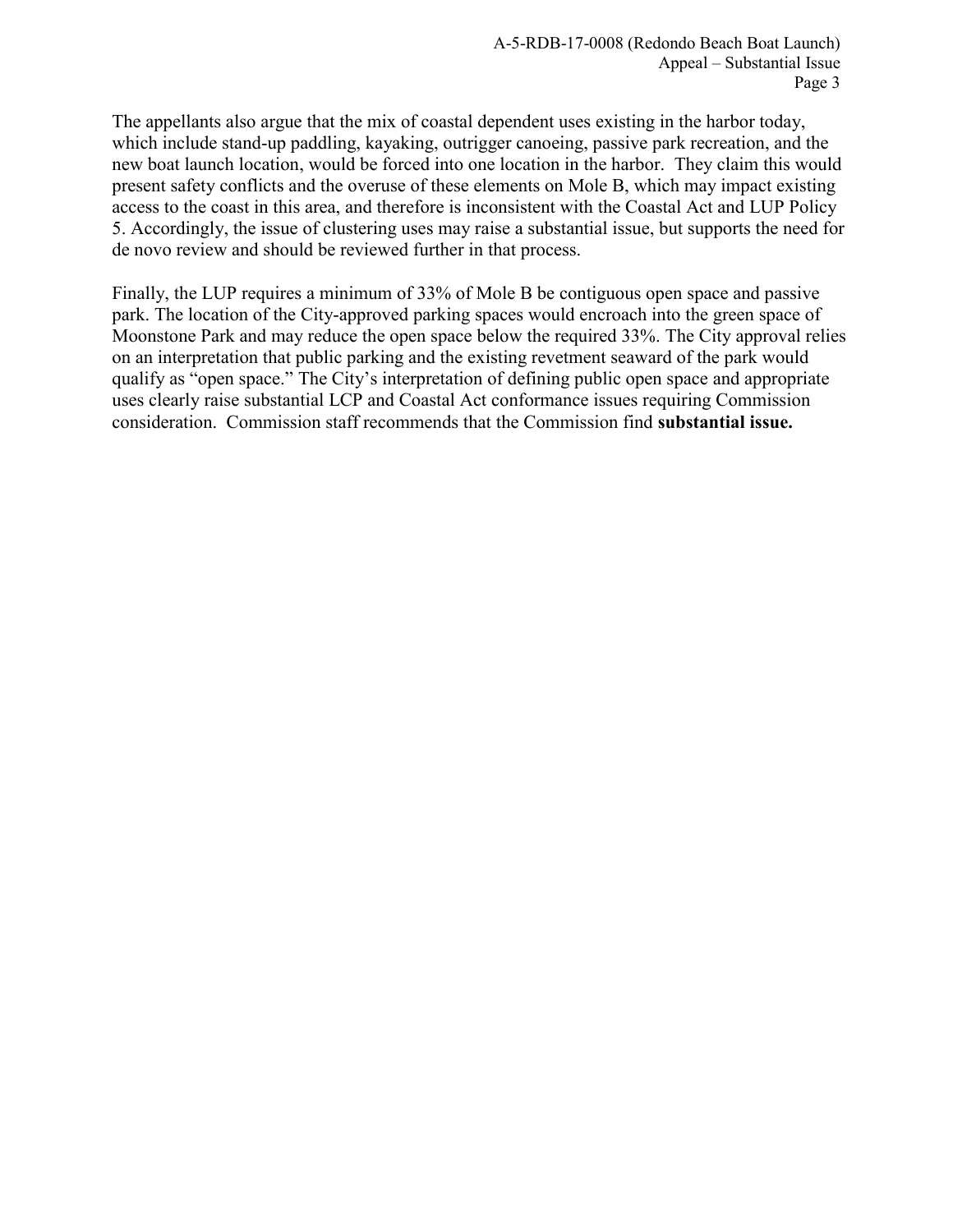# **TABLE OF CONTENTS**

| V. FINDINGS AND DECLARATIONS - SUBSTANTIAL ISSUE8 |  |
|---------------------------------------------------|--|
|                                                   |  |
|                                                   |  |
|                                                   |  |

# **EXHIBITS**

[Exhibit 1 – Project Location /Vicinity Map](https://documents.coastal.ca.gov/reports/2017/5/F15b/F15b-5-2017-exhibits.pdf) 

Exhibit 2 – Local CDP including City-Approved Project Plans Exhibit  $3 -$  Appeals

Exhibits online only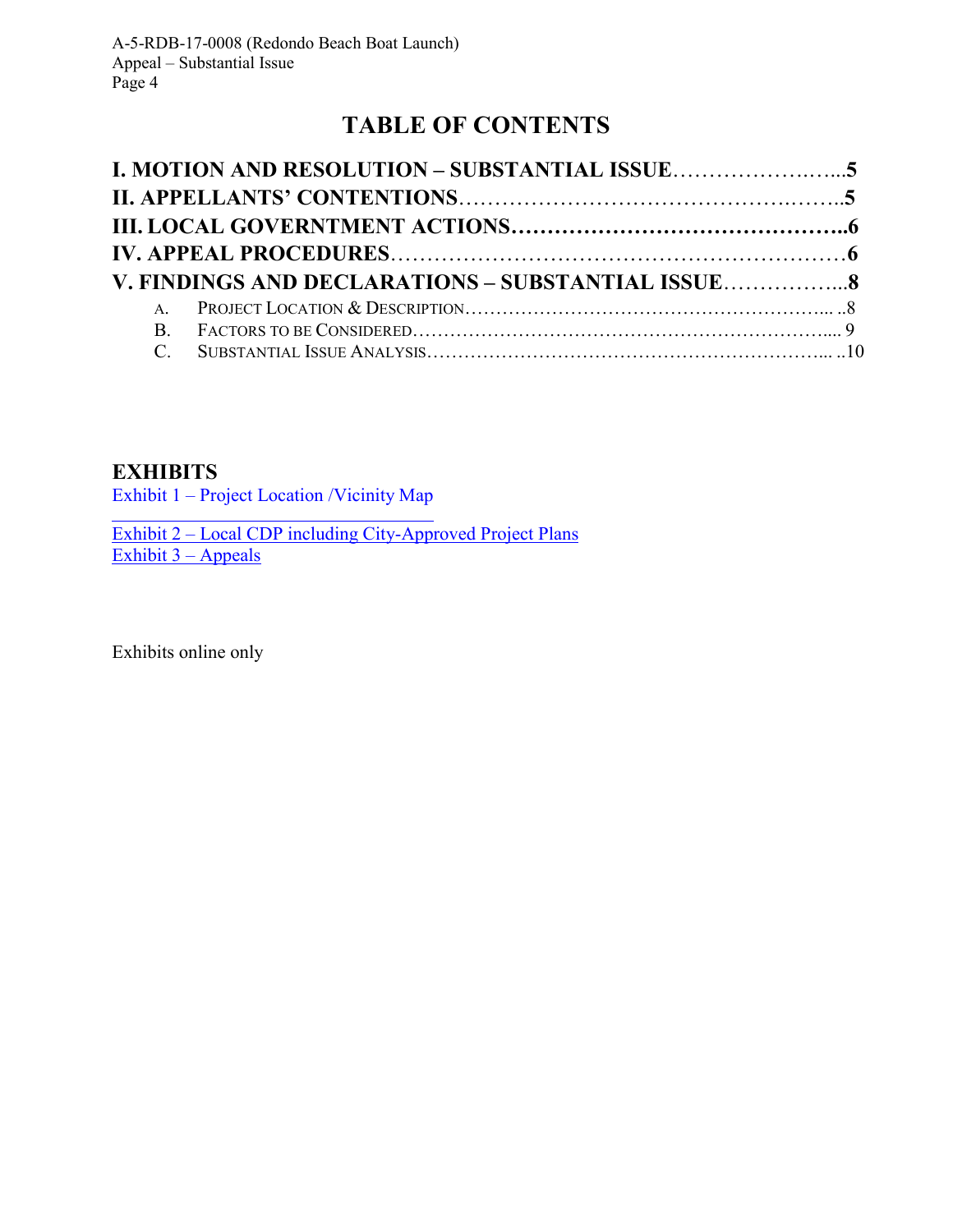## <span id="page-4-0"></span>**I. MOTION AND RESOLUTION – SUBSTANTIAL ISSUE**

**Motion:** *I move that the Commission determine that Appeal No. A-5-RDB-17-0008 raises NO Substantial Issue with respect to the grounds on which the appeal has been filed under § 30603 of the Coastal Act.*

Staff recommends a **NO** vote. Failure of this motion will result in a de novo hearing on the application, and adoption of the following resolution and findings. Passage of this motion will result in a finding of No Substantial Issue and the local action will become final and effective. The motion passes only by an affirmative vote of the majority of the appointed Commissioners present.

### **Resolution:**

*The Commission hereby finds that Appeal No. A-5-RDB-17-0008 presents A SUBSTANTIAL ISSUE with respect to the grounds on which the appeal has been filed under § 30603 of the Coastal Act regarding consistency with the LCP and coastal access policies of the Coastal Act*.

## **II. APPELLANTS' CONTENTIONS**

The City-approved local coastal development permit authorizes the redevelopment of the waterfront and harbor. Two appeals were filed; the appellants are: 1) Building a Better Redondo ATTN: James A. Light 2) Redondo Beach City Councilman, District 2 ATTN: Bill Brand 3) Redondo Beach City Councilman, District 4 ATTN: Stephen Sammarco 5) Rescue Our Waterfront ATTN: Martin Holmes and Wayne Craig 6) Tim Dornberg 7) Vicki Callahan 8) Laura D. Zahn **[\(Exhibit 3\)](https://documents.coastal.ca.gov/reports/2017/5/F15b/F15b-5-2017-exhibits.pdf)**.

This project is tied to a harbor waterfront redevelopment project that is also in the harbor and that was also appealed. The certified Redondo Beach Local Coastal Plan (LCP) states that the waterfront commercial area cannot be redeveloped without a public boat launch provided for in the harbor. The appeal for the redevelopment project is also on the Commission's May agenda and is described in a separate staff report (see A-5-RDB-16-0092).

The primary appellant contention is that the location for the public boat launch is not within the development footprint of the waterfront where it would be better suited due to the large footprint of proposed non-coastal dependent uses. Instead, it is proposed in a public park on Mole B, which is currently being used as a launch location for public outrigger canoe clubs; the boat launch will require the removal of existing boat slips and will cause safety concerns due to potentially conflicting uses between boat launches and canoeing. The appellants contend that the development of the public boat launch should not be at the expense of existing boat slips or existing canoe-club uses, should not remove a portion of the public park for boat-launch parking, and should be accommodated elsewhere within the waterfront development footprint.

In summary, the appellants contend that the City-approved development is inconsistent with the certified LCP because 1) it involves the removal of boating facilities that are to be protected and expanded; 2) it will have negative impacts on public access with insufficient parking; 3) it will cluster the existing coastal-dependent conflicting uses, such as paddling, outrigger canoeing, kayaking and boating all together, causing safety concerns and circulation problems; and 4) it will remove public open space that is protected in the LCP.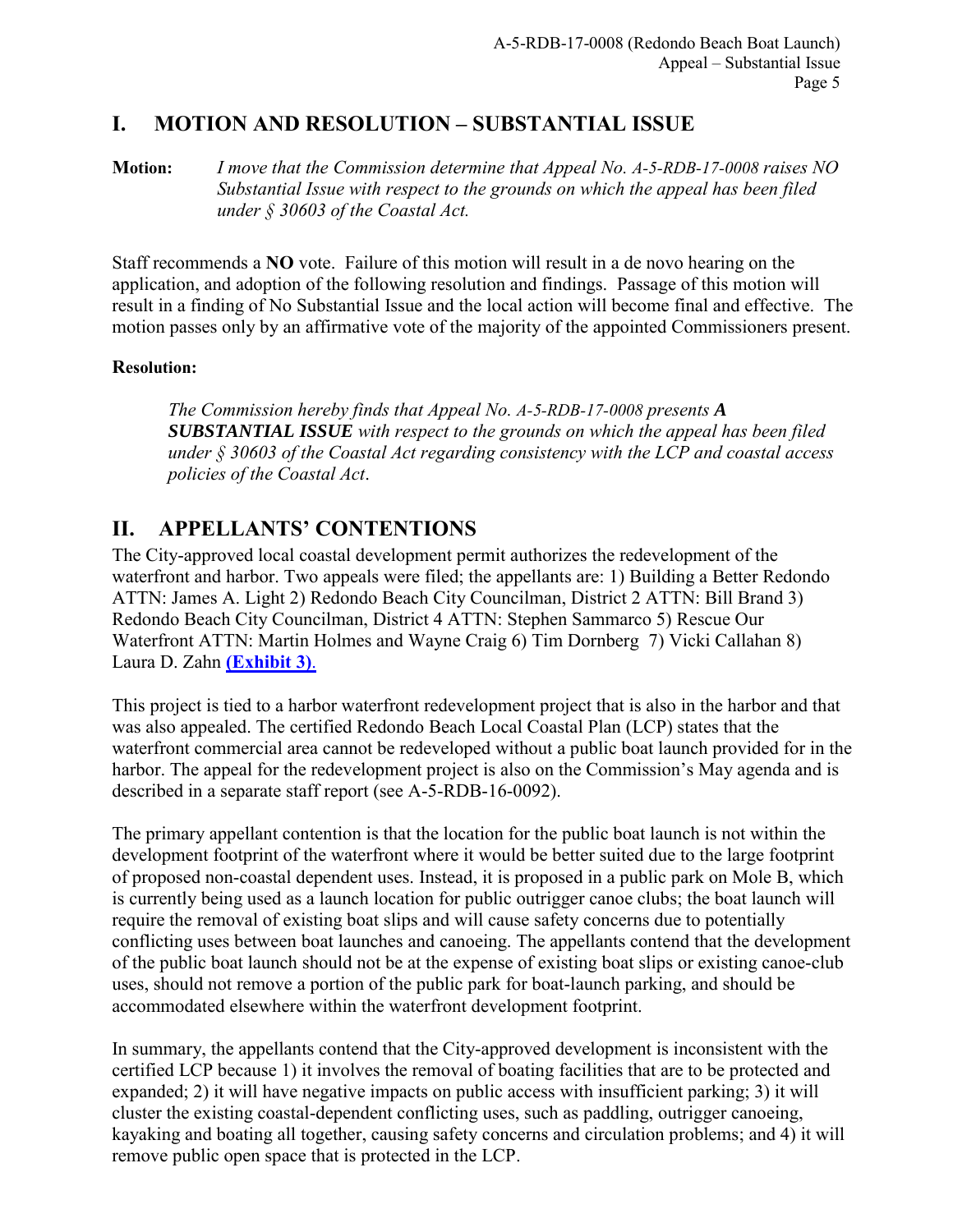<span id="page-5-0"></span>Appellants also contend that the development is inconsistent with the Coastal Act because approval of the local CDP encumbers both Moles D and C, removing or restricting their potential as future boat-launch locations and prejudicing the Commission's future decision on the location of the boat-launch within Commission's retained jurisdiction. The appellants argue that the project is also inconsistent with Coastal Act sections 30211, 30212, 30234, 30252 and 30255 because, in summary: 1) the development will limit the public's right to access the coast because of parking and circulation problems, and will limit the existing public access by clustering uses into a smaller harbor area, 2) the development will not protect public access and public parking to coastal areas, and 3) the development will not serve the priority of coastal-dependent uses and protect existing recreational boating uses.

Mole B is currently being used as a launch location for public outrigger canoe clubs, and development of the boat launch would require the removal of existing boat slips; also, the conflicting uses between boat launches and canoeing raises safety concerns. The appellants contend that the development of the public boat launch should not be at the expense of existing boat slips or existing canoe-club uses, should not remove a portion of the public park for boatlaunch parking, and should be accommodated elsewhere within the waterfront development footprint.

Other reasons for the appeals, such as inconsistencies with the City's Specific Plan and General Plan, were cited but are not relevant to the finding of substantial issue under the Coastal Act **[\(Exhibit 3\)](https://documents.coastal.ca.gov/reports/2017/5/F15b/F15b-5-2017-exhibits.pdf)**.

# **III. LOCAL GOVERNMENT ACTION**

On November 29, 2016, the City issued Coastal Development Permit No. 2016-10-CDP-008 for the development of a public boat launch on Mole B. Public hearings were held by the Harbor Commission on October 10, 2016 and the Harbor Commission approved the project. The Harbor Commission decision was subsequently appealed by Jim Light and others. On November 29, 2016 the City Council held a public hearing, denied the appeal, and approved the coastal development permit.

The City's Notice of Final Local Action for Local CDP No. 2016-10-CDP-008 was received in the Coastal Commission's Long Beach Office via certified mail on March 9, 2017 and the Coastal Commission's required 10 working-day appeal period was established. On March 15, 2017, one appeal was received from the list of appellants and a second appeal was received from Laura D. Zahn on March 20, 2017 **[\(Exhibit 3\)](https://documents.coastal.ca.gov/reports/2017/5/F15b/F15b-5-2017-exhibits.pdf)**. No other appeals were received prior to the end of the appeal period on March 23, 2017.

# **IV. APPEAL PROCEDURES**

Coastal Act Section 30603 provides for the appeal to the Coastal Commission of certain CDP decisions in jurisdictions with certified LCPs. The following categories of local CDP decisions are appealable: (a) approval of CDPs for development that is located (1) between the sea and the first public road paralleling the sea or within 300 feet of the inland extent of any beach or of the mean high tide line of the sea where there is no beach, whichever is the greater distance, (2) on tidelands, submerged lands, public trust lands, within 100 feet of any wetland, estuary, or stream, or within 300 feet of the top of the seaward face of any coastal bluff, and (3) in a sensitive coastal resource area; or (b) for counties, approval of CDPs for development that is not designated as the principal permitted use under the LCP. (*See* Coastal Act Section 30603(a)(1)-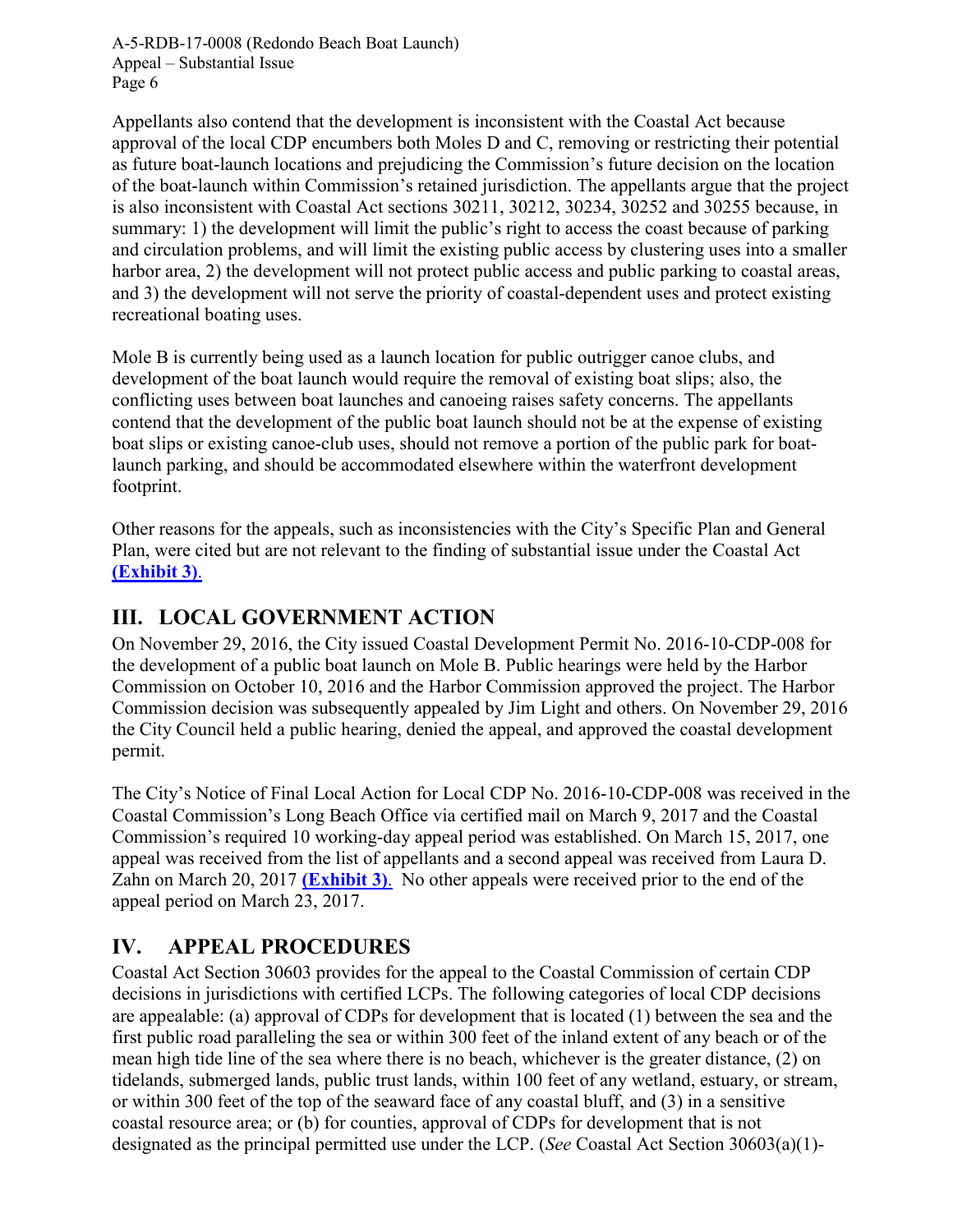(4).) In addition, any local action (approval or denial) on a CDP for a major public works project (including a publicly financed recreational facility and/or a special district development) or an energy facility is appealable to the Commission. (*Id.* Section 30603(a)(5).) This project is appealable because it is located between the sea and the first public road paralleling the sea, portions of the project occur on tidelands, and because the project involves a major public works facility because it is a public recreational facility that is partially publically financed.

The grounds for appeal under Section 30603 of the Coastal Act are limited to allegations that the development does not conform to the certified LCP or to the public access policies of the Coastal Act. Section 30625(b) of the Coastal Act requires the Commission to consider a CDP for an appealed project de novo unless a majority of the Commission finds that "no substantial issue" is raised by such allegations. Under Section 30603 of the Coastal Act, if the Commission conducts the de novo portion of an appeals hearing and ultimately approves a CDP for a project, the Commission must find that the proposed development is in conformity with the certified LCP. If a CDP is approved for a project that is located between the nearest public road and the sea or the shoreline of any body of water located within the coastal zone, Section 30603(b) of the Coastal Act also requires an additional specific finding that the development is in conformity with the public access policies of Chapter 3 of the Coastal Act. This project is located between the nearest public road and the sea and thus this additional finding would need to be made (in addition to a finding that the proposed development is in conformity with the certified City of Redondo Beach LCP) if the Commission were to approve the project following a de novo hearing.

After a final local action on a local CDP application, the Coastal Commission must be noticed within five days of the decision. After receipt of such a notice, which contains all the required information, a ten working-day appeal period begins during which any aggrieved person, or any two members of the Coastal Commission, may appeal the local decision to the Coastal Commission. [Cal. Pub. Res. Code § 30603.] As provided under section 13318 of Title 14 of the California Code of Regulations, the appellant must conform to the procedures for filing an appeal as required under section 13111 of Title 14 of the California Code of Regulations, including the specific grounds for appeal and a summary of the significant question raised by the appeal.

The action currently before the Commission is to find whether there is a "substantial issue" or "no substantial issue" raised by the appeal of the local approval of the proposed project. Sections 30621 and 30625(b)(1) of the Coastal Act require a de novo hearing of the appealed project unless the Commission determines that no substantial issue exists with respect to the grounds for appeal.

Commission staff recommends a finding of **substantial issue**. If the Commission decides that the appellants' contentions raise no substantial issue as to conformity with the certified LCP and the public access policies of the Coastal Act, the action of the local government becomes final. Alternatively, if the Commission finds that a substantial issue exists with respect to the conformity of the action of the local government with the public access policies of Chapter 3 of the Coastal Act and with the certified LCP, the local CDP is voided and the Commission typically continues the public hearing to a later date in order to review the coastal development permit as a de novo matter. [Cal. Pub. Res. Code §§ 30621 and 30625.] Section 13321 of the Coastal Commission regulations specifies that de novo actions will be heard according to the procedures outlined in Sections 13114 and 13057-13096 of the Commission's regulations.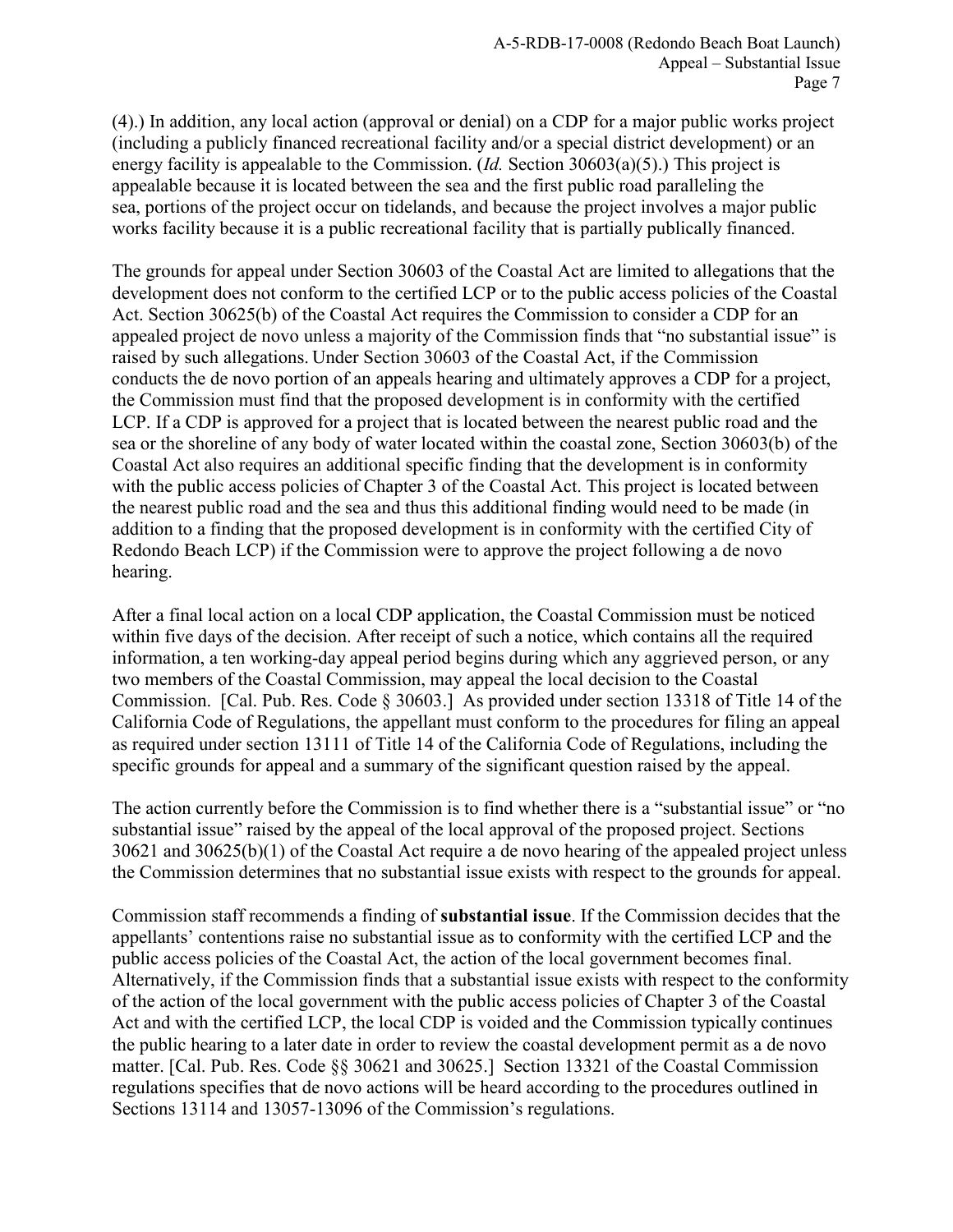<span id="page-7-0"></span>If there is no motion from the Commission to find no substantial issue, it will be presumed that the appeal raises a substantial issue and the Commission will schedule the de novo phase of the public hearing on the merits of the application at a hearing following the substantial issue finding. If the Commission decides to hear arguments and vote on the substantial issue question, those who are qualified to testify at the hearing, as provided by Section 13117 of Title 14 of the California Code of Regulation, will have three minutes per side to address whether the appeal raises a substantial issue.

The only persons qualified to testify before the Commission on the substantial issue question are the Applicant, persons who opposed the project before the local government (or their representatives), and the local government. (Title 14 CCR Section 13117.) Testimony from other persons regarding the substantial issue question must be submitted in writing. (*Id.*) Any person may testify during the de novo CDP determination stage of an appeal (if applicable).The Commission will then vote on the substantial issue matter. It takes a majority of Commissioners present to find that the grounds for the appeal raise no substantial issue.

# **V. FINDINGS AND DECLARATIONS – SUBSTANTIAL ISSUE**

### **A. PROJECT LOCATION & DESCRIPTION**

The City's coastal development permit (CDP) purports to approve the development project as a whole, including the development in areas that are within the Commission's retained jurisdiction. However, the City has separately submitted a CDP application to the Coastal Commission for the development in the retained jurisdiction. Procedurally, finding substantial issue on this appeal will ensure that the City's permit for development in the areas of the Commission's jurisdiction is vacated and the Commission will have the opportunity to consider the development.

The site is located in Redondo Beach King Harbor, at the seaward end of Marina Way, in Redondo Beach (**[Exhibit 1](https://documents.coastal.ca.gov/reports/2017/5/F15b/F15b-5-2017-exhibits.pdf)**). The site is called Mole B, one of several moles in the harbor (A-D). Currently Mole B contains Moonstone Park, public parking, a Harbor Patrol Facility, and a storage yard for an outrigger canoe club. The Mole is surrounded on 3 sides by boat slips. Access from Harbor Drive to Marina Way is limited by a gate controlled by the marina, although the public is allowed access during certain hours. The public parking for the park is limited to 6am -10pm daily.

In the certified LUP, the entire harbor has a land use designation of Commercial Recreation, with the exception of the seaside lagoon, which has a designation as Parks, Recreation, and Open Space. Moonstone Park on Mole B does not have a land use designation of Park. The land use designation Commercial Recreation (CR) has several sub-areas. Marina Way and the public parking lot has a sub-area designation of 3c, while the park, outrigger storage yard, and the harbor patrol facility have a designation of 3b. CR-3c allows for the following uses: local and visitor serving retail, restaurants and food service, hotels, marina and marina related facilities, yacht and boating clubs, and public open space/recreational areas. CR-3b has more restrictions on the allowed uses, which include: boating facilities, public open space/recreational uses, and other uses that support these allowed uses. However, the Sub-areas 3b and 3c of Mole B are entirely within the Coastal Commission's retained jurisdiction.

The zoning map of the IP indicates that all of Mole B is zoned Coastal Commercial (CC-4), which allows for the following permitted uses: snack shop, retail less than 5,000 SF, and Parks, Recreation and Open Space. CC-4 has several other uses that are only allowed with a conditional use permit. The approval for the boat launch and boat hoist was approved in the CC-4 zone by the City according to a conditional use permit as a Marina-related Boating Facility. Parking uses also require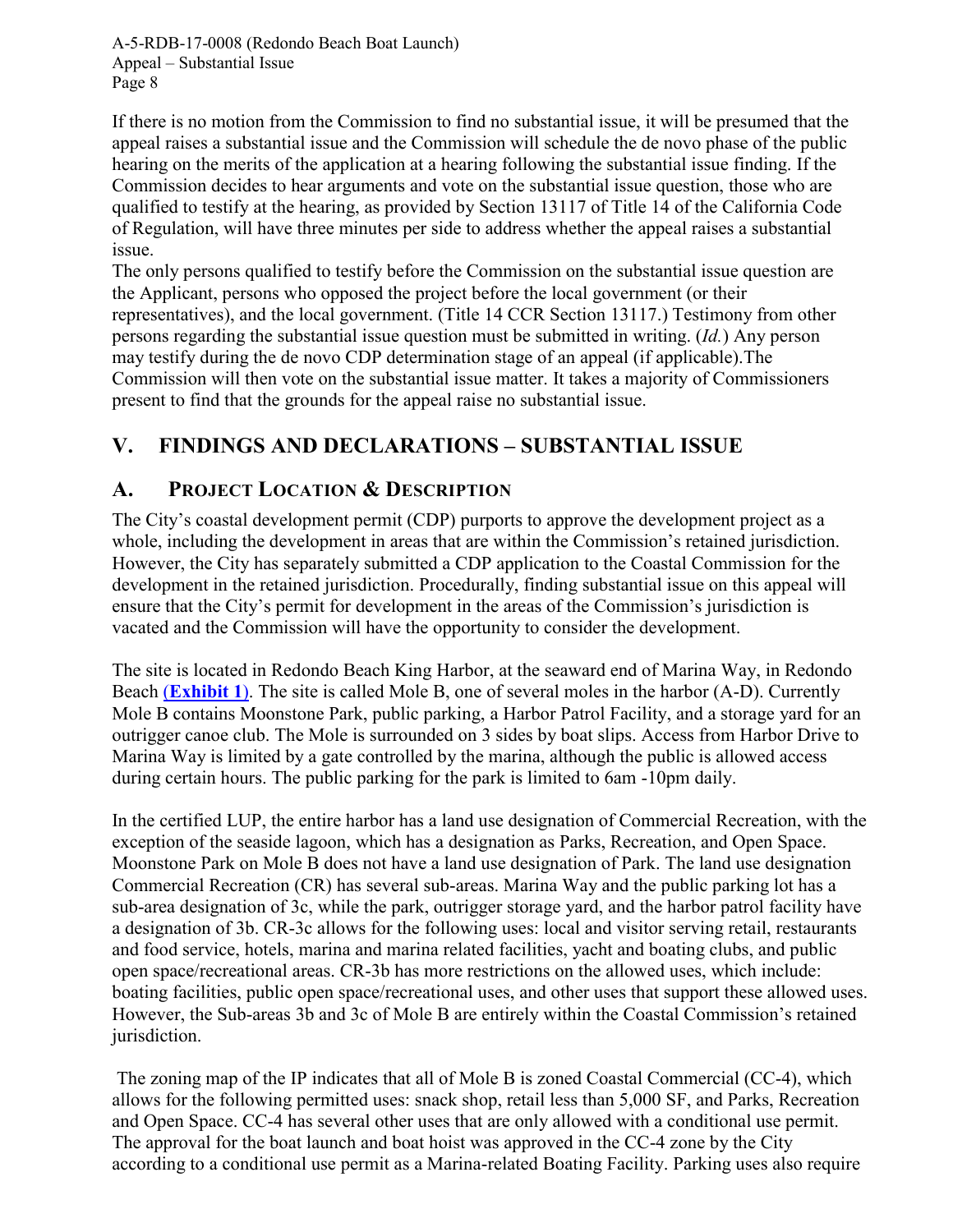<span id="page-8-0"></span>a conditional use permit according to the IP, which was approved by the City to allow for development parking to serve the boat launch and boat hoist facility.

The proposal is to demolish 38 existing boat slips on the north side of Mole B, and construct a public boat launch with 2 lanes in the Marina channel between Moles A and B with a boarding float and 3 concrete guide piles, construct a 5-ton jib crane boat hoist with queue dock, 6 concrete piles, and a hoist launch pier immediately seaward of the boat launch, and construct a queue dock inland of the boat launch, over the water **[\(Exhibit 2\)](https://documents.coastal.ca.gov/reports/2017/5/F15b/F15b-5-2017-exhibits.pdf)**. The project would require 12,000 cubic yards of fill in the water.

The landward portion of the project would include installation of a wash down station at the seaward edge of the parking lot with 2 wash spaces, and reconfigure the parking lot to provide 20 vehicle plus trailer parking spaces at 40 feet long (1 would be ADA), 6 vehicle plus trailer parking spaces at 50 feet long, and 6 vehicle plus trailer parking spaces at 55 feet long. The project would require 3,000 cubic yards of fill on land. The project would remove 131 public parking spaces and would replace them with 32 trailer spaces, and 38 regular spaces situated behind a metal gate. It is unclear if these 38 spaces would still be available to the public with the gate blocking access to the lot. Overall there would be a net loss of 61 public parking spaces. 6 trailer spaces and 17 regular parking spaces would be constructed in an area that is currently green space, part of Moonstone Park and would remove approximately 6,400 SF of the park **[\(Exhibit 2\)](https://documents.coastal.ca.gov/reports/2017/5/F15b/F15b-5-2017-exhibits.pdf)**.

### **Background**

The Commission certified the Redondo Beach Land Use Plan (LUP) in 1981. In 2002, the City submitted its Implementation Plan, but included an LUP amendment that applied to the harbor and pier area and the power generating plant located west of Catalina Ave (Harbor-Pier area), where most of the coastal recreation resources in the City are located, including a beach. When the LUP amendment proved to be locally controversial, the City requested segmentation separating the Harbor-Pier area (AREA 2) from the rest of the City so the LCP could be certified for the non-controversial areas (AREA 1). The City then withdrew the proposed Harbor-Pier LUP amendment. The Commission approved the segmentation of the City into two areas. The Commission found that development in AREA 1, which is already developed with commercial and residential uses, would not affect the intensity of development or circulation patterns or public access to the shoreline in the Harbor-Pier area and, the City's LCP was effectively certified for AREA 1 as of September 2003. AREA 2 effectively was deferred certification.

In 2008, the City submitted an LCP amendment request that would certify AREA 2 and eliminate the previously created geographic segmentation of the City's Coastal Zone. The Commission approved the LCP amendment and certified the remainder of the City with suggested modifications. The LCP amendment established land use designations and sub-areas for AREA 2 including development standards, and established land use designations and development standards for portions of the harbor within the Commission's retained jurisdiction, as guidance.

# **B. FACTORS TO BE CONSIDERED IN SUBSTANTIAL ISSUE ANALYSIS**

Section 30625(b)(1) of the Coastal Act states that the Commission shall hear an appeal of a local government action carried out pursuant to Section 30600(b) unless it finds that no substantial issue exists as to conformity with Chapter 3 of the Coastal Act. The term "substantial issue" is not defined in the Coastal Act or its implementing regulations. Section 13115(b) of the Commission's regulation simply indicates that the Commission will hear an appeal unless it "finds that the appeal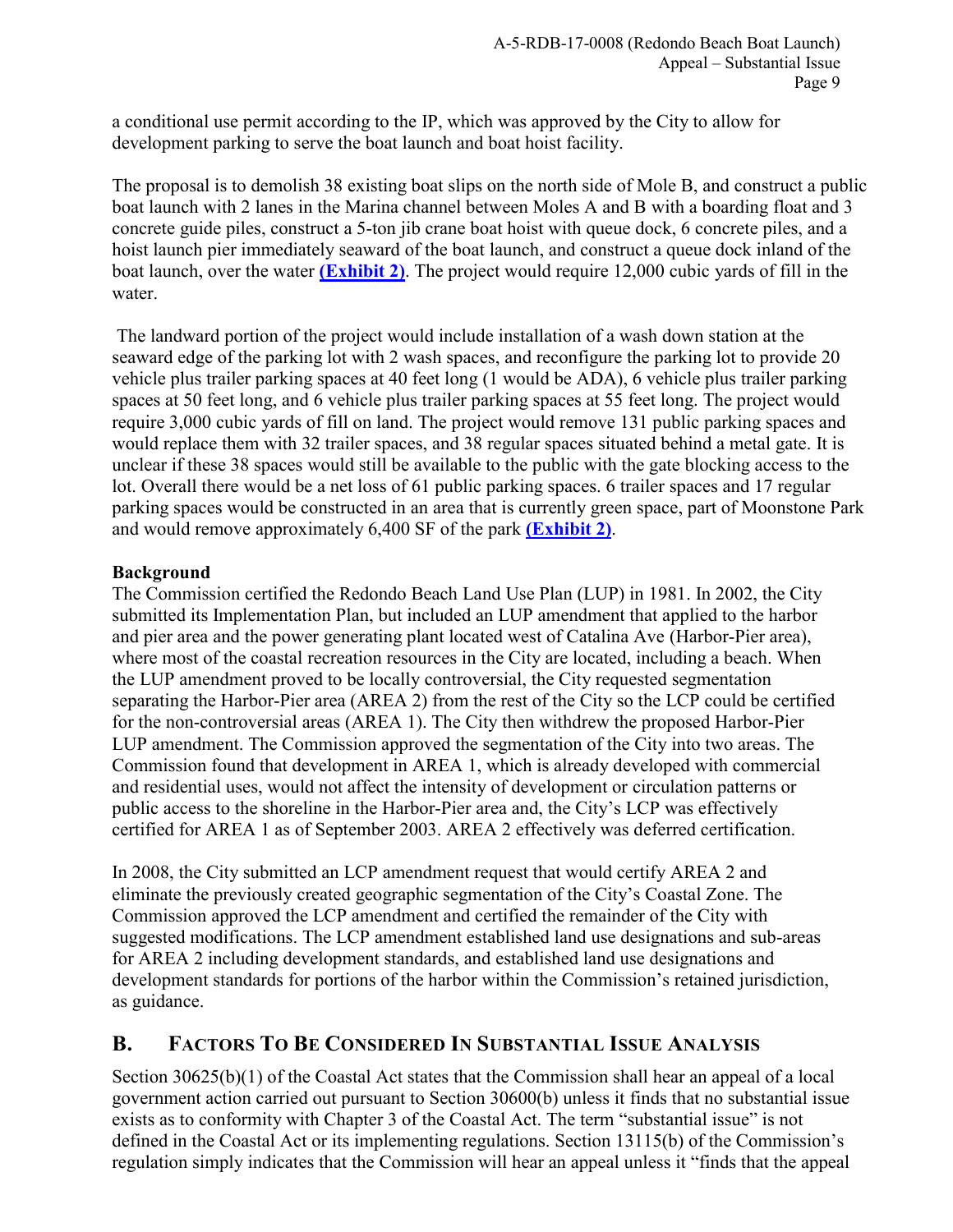<span id="page-9-0"></span>raises no significant question." In previous decisions on appeals, the Commission had been guided by the following factors:

1. The degree of factual and legal support for the local government's decision that the development is consistent or inconsistent with the relevant provisions of the Coastal Act;

2. The extent and scope of the development as approved or denied by the local government;

3. The significance of the coastal resources affected by the decision;

4. The precedential value of the local government's decision for future interpretations if its LCP; and,

5. Whether the appeal raises local issues, or those of regional or statewide significance.

Even when the Commission chooses not to hear an appeal, appellants nevertheless may obtain judicial review of the local government's coastal permit decision by filing petition for a writ of mandate pursuant to Code of Civil Procedure, Section 1094.5.

Staff is recommending that the Commission find that **a substantial issue exists** with respect to whether the local government action conforms to the provisions of Chapter 3 of the Coastal Act for the reasons set forth below.

# **C. SUBSTANTIAL ISSUE ANALYSIS**

As stated in Section IV of this report, the grounds for an appeal of a CDP issued by the local government are the project's conformity with the policies of the LCP and the project's conformity with the public access policies of the Coastal Act. The Commission shall hear an appeal unless it determines that no substantial issue exists as to conformity with the policies of the LCP and the project's conformity with the public access policies of the Coastal Act.

In this case, for the reasons discussed further below, the Commission determines that the development as approved by the City of Redondo Beach presents a substantial issue.

Section II of this staff report outlined the appellants' numerous contentions regarding the project. In particular, there are significant issues related to 1) the project's removal of 38 boat slips (Land Use Policy 1), and 2) the project's ability to maintain a balanced use of coastal resources (Land Use Policy 5). The appellants also contend that the project is inconsistent with language of the Implementing Ordinances.

Land Use Plan - VI. New Development. Section D, Land Use Policies:

*1. Coastal dependent land uses will be encouraged within the Harbor-Pier area. The City will preserve and enhance these existing facilities and encourage further expansion of coastal dependent uses, where feasible. Removal of existing coastal dependent uses shall be strongly discouraged unless such uses are determined to no longer be necessary for the functional operation and utility of the harbor. A public boat launch shall be constructed in association with future development projects within the Harbor area.*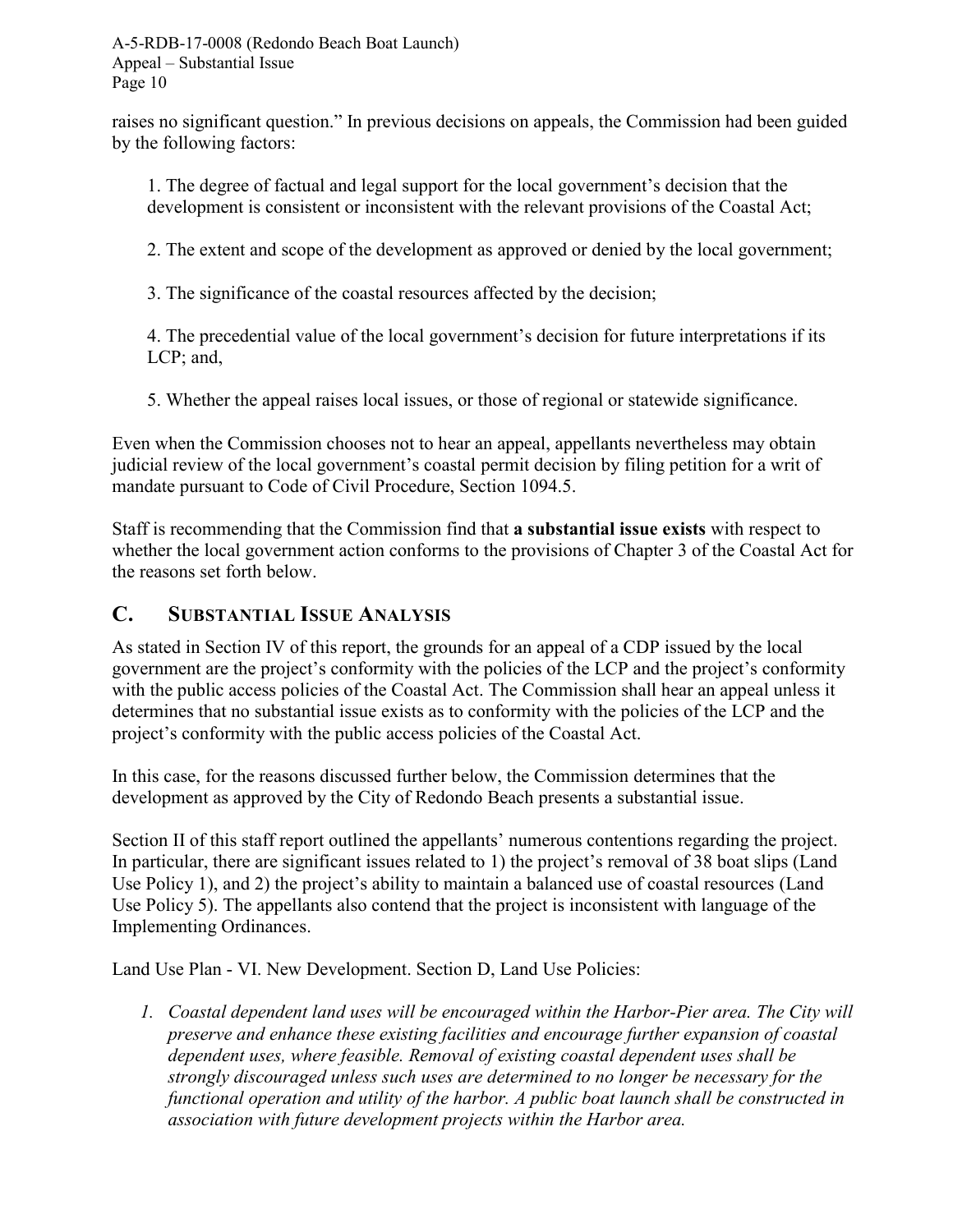*5. In conformance with the goals and policies of the California Coastal Act maintain a balanced utilization of coastal zone resources including protection and provision of lower cost visitor serving uses and recreation facilities where feasible.* 

Land Use Plan - V. Coastal Recreation. Section E, Recreation Policies: E. 3. *All existing boating and boating-related facilities will be maintained, enhanced and preserved, and where possible, expanded.* 

*All of the existing slips within the Harbor area will be maintained, enhanced, and preserved. If possible, day tie-up slips will be provided for visiting boaters. If it becomes feasible in the future to expand the number of boat slip facilities, these uses will be accommodated within the Harbor-Pier area.* 

Land Use Plan - IV. Shoreline Access. Section F, Access Policies: F. 3. *The City will continue to diligently enforce existing parking standards for new development.* 

F. 9. *Existing public parking space in the Harbor-Pier area will not be reduced as a result of further development in the area.* 

Land Use Plan - VI. New Development. Section C, Land Use Classifications:

### Primary Land uses, sub-area 3b (Mole B)

*• Minimum of 33% of sub-area 3b (Mole B) shall be maintained as contiguous passive park and public open space • Boating facilities, such as boating clubs, boating instruction, boat storage, Harbor Patrol, and similar support facilities • Public Open Space/Recreational Uses* 

### Additional Land Uses, sub-area 3b (Mole B)

*• Other public uses supporting the primary permitted uses* 

The appellants argue that the project is also inconsistent with Coastal Act sections 30211, 30212, 30234, 30252 and 30255. However, the grounds for the appeal must be based only on the public access policies of the Coastal Act in Article 2 of Chapter 3.

Section 30211 Development not to interfere with access

*Development shall not interfere with the public's right of access to the sea where acquired through use or legislative authorization, including, but not limited to, the use of dry sand and rocky coastal beaches to the first line of terrestrial vegetation.* 

Section 30212 New development projects (in part).

*(a) Public access from the nearest public roadway to the shoreline and along the coast shall be provided in new development projects except where: (1) it is inconsistent with public safety, military security needs, or the protection of fragile coastal resources, (2) adequate access exists nearby, or, (3) agriculture would be adversely affected. Dedicated accessway shall not be required to be opened to public use until a public agency or private association agrees to accept responsibility for maintenance and liability of the accessway.*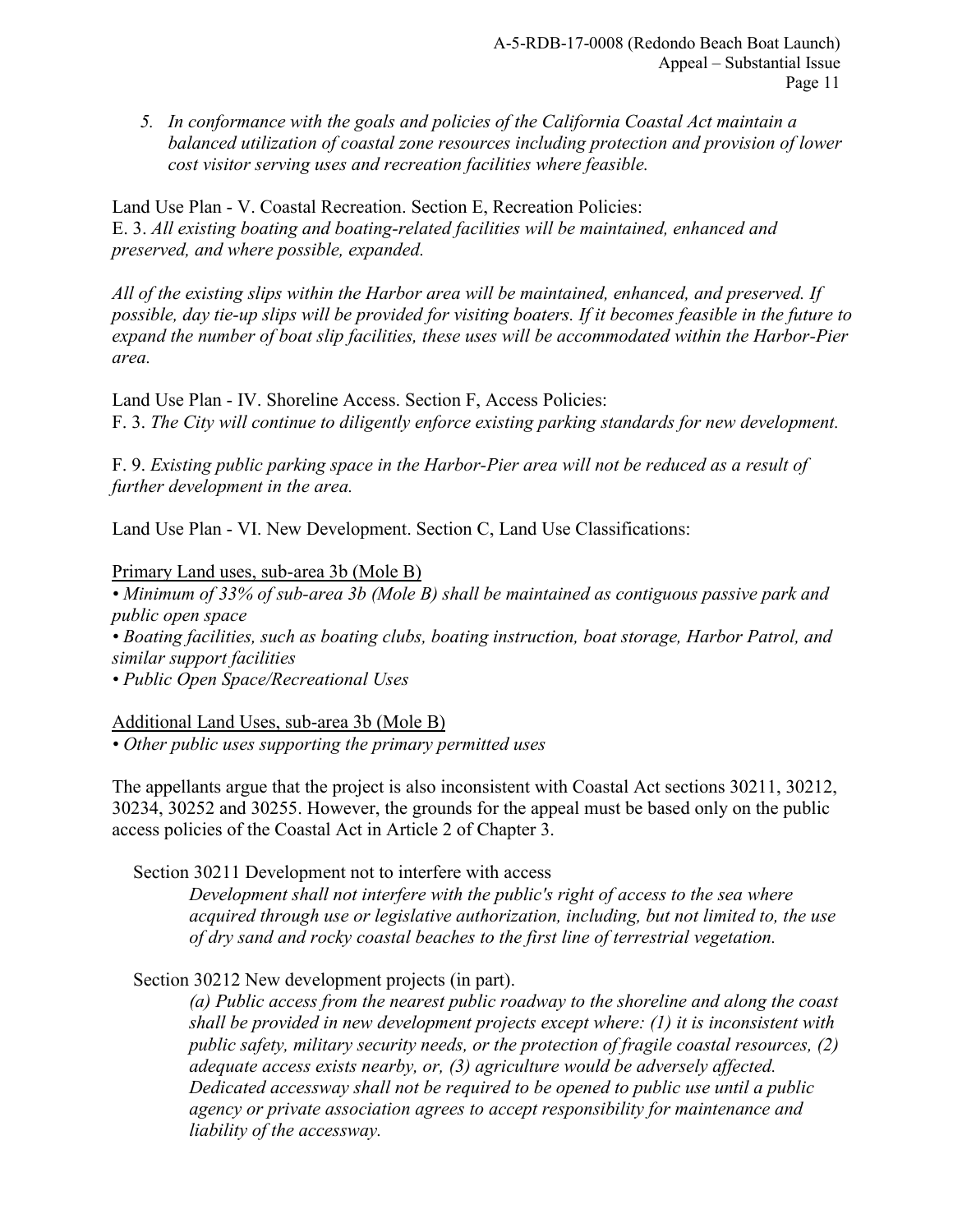The appellants contend that the project is inconsistent with the above section of the Coastal Act because, in summary: 1) the development will limit the existing public access by clustering uses into a smaller harbor area, and 2) the development will not protect public access and public parking to coastal areas and will impact access by compounding circulation problems.

### **Removal of Boat Slips**

The appellants contend that the Boat Launch approval is inconsistent with LUP Policy 1, which requires the City to preserve and enhance the existing facilities and strongly discourages removal of facilities, and Recreation policy E. 3. which requires all existing boating and boating-related facilities will be maintained, enhanced and preserved.

The construction of the boat launch on Mole B will remove 38 boat slips in the marina. The City has not presented a plan for the replacement of the slips. The marina currently does not operate at capacity, but that is irrelevant to the policy of the LCP.

This raises a substantial issue because the removal of the slips appears to be inconsistent with the LUP policy and it may be inconsistent with the Recreation policy E. 3. However, the City argues that the construction of the boat launch and boat hoist enhances boating facilities because it will increase the number of boaters able to use the harbor, above the current capacity that are served by the boat slips, which may be true, but does not address the alternative sites in the harbor that could achieve the same goal without removal of any slips. The City's report didn't make any findings, as required by LUP Policy 1, demonstrating that existing uses of the boat slips are no longer necessary for the functional operation of the harbor. The City has stated that this location is preferable because it is not currently under a lease agreement and the other feasible locations in the harbor are under lease agreements for at least the next 7 years, approximately. The City has also stated that this is the safest location for the boat launch, but the appellants disagree.

Additionally, Policy E. 3 has a subparagraph that states: "All of the existing slips within the Harbor area will be maintained, enhanced, and preserved." It is unclear if this wording is intended to be part of the actual policy or if it is intended to be findings describing the policy, which requires the preservation of existing boating-related facilities. Either way, the subparagraph and first paragraph, taken together, clearly state that there shall be no removal of boat slips, which is inconsistent with this proposed boat launch project. However, some recreation policies of the LCP apply to retained jurisdiction areas (over the water), as is the case here. The City did not make findings that the project is consistent with these recreation policies, perhaps because the area is within retained jurisdiction and the standard of review will ultimately be the Ch. 3 Coastal Act policies. While these LCP policies related to water-borne development may not be binding for the retained jurisdiction standard of review, they can and should be used as guidance, and as part of the certified LCP, should be included in the City's analysis prior to issuance of the local CDP.

The Waterfront Development cannot occur without construction of a public boat launch, per LUP Policy 1, and if the construction of the boat launch in this location conflicts with the other boating protection policies of the LCP, then this raises substantial LCP and Coastal Act conformance issues requiring Commission consideration.

#### **Public Access (parking, traffic)**

Preserving and providing access to the coast is required by the LCP and the Coastal Act. Not providing sufficient parking, or hindering access with poor circulation around coastal areas, can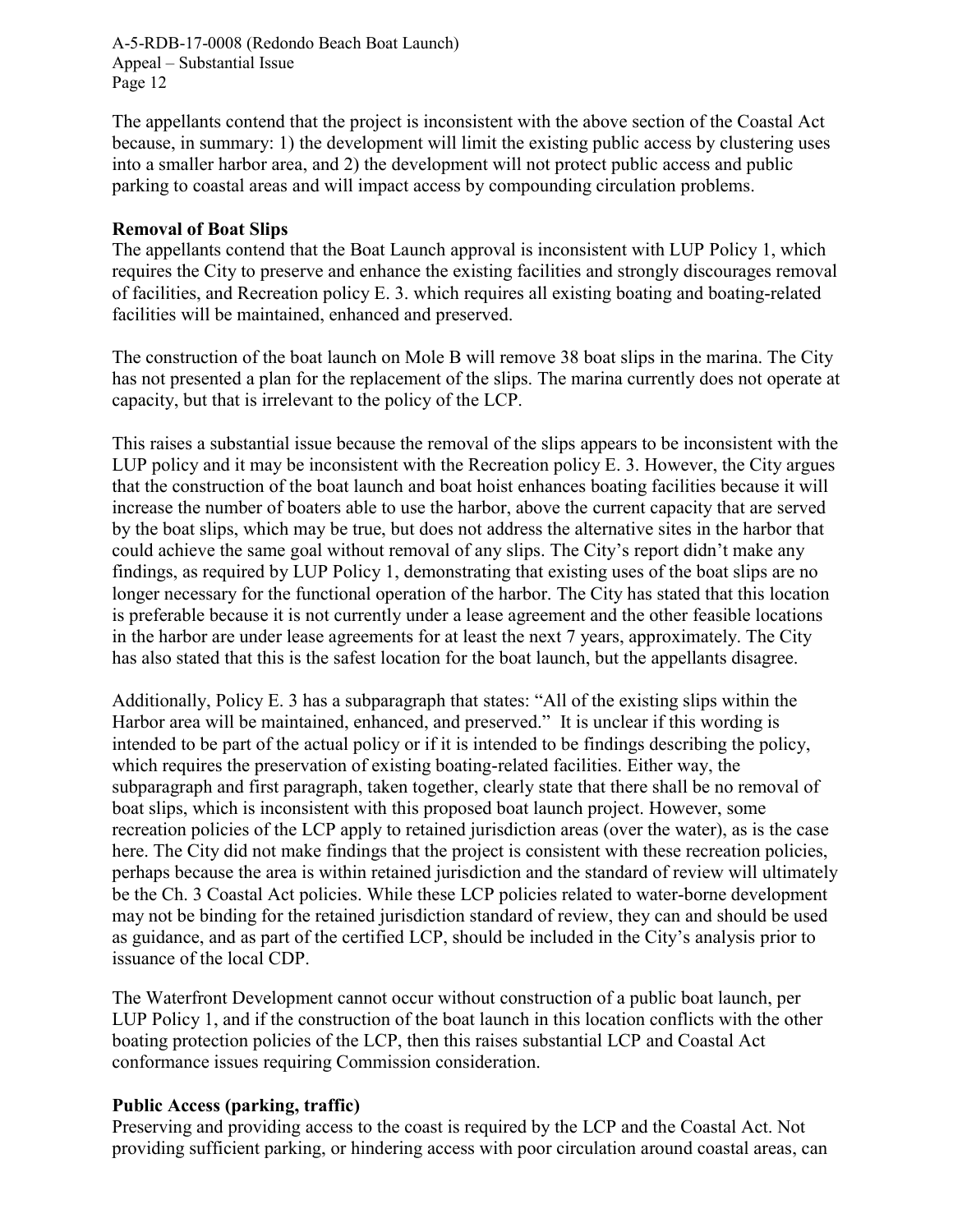have a negative impact on coastal access. The City's recreation policies require adequate parking for all new development, including a boat launch.

The appellants have argued that the boat launch on Mole B will only be able to provide 32 trailer parking spaces, due to the strict requirements of the LCP to preserve open space on Mole B, while other alternative locations for the boat launch would be able to provide more parking. The appellants stated that the Harbor Commission recommended approximately 40-60 spaces would be needed for the boat launch facility. The LUP Access policy F. 3 requires that the City enforce parking standards for new development; however, the number of trailer parking spaces proposed may not be sufficient to meet the demand of the project, and therefore would not be consistent with the F.3 policy.

Additionally, 6 of the 32 trailer parking spaces proposed would encroach into the green space of Moonstone Park. The majority of the trailer parking spaces would remove existing, regular sized public parking spaces currently used for marina purposes, public visiting the park, and the outrigger canoe club, without sufficiently replacing these spaces nearby, which could limit public access to the area.

The LUP Access policy F. 9 requires that existing public parking spaces in the Harbor-Pier area will not be reduced as a result of further development. The City-approved project would, as described above, remove 131 public parking spaces and would replace them with 32 trailer spaces, and 38 regular spaces situated behind a metal gate. It is unclear if these 38 spaces would still be available to the public with the gate blocking access to the lot. Overall there would be a net loss of 61 public parking spaces. A significant loss of public parking spaces on Mole B would not be consistent with Access policy F. 9 of the LCP and therefore, raises a substantial issue.

Marina Drive, the only access to Mole B, is currently gated. Access is granted to the public only during certain hours of the day. Appellants argue that boaters waiting at the gate to enter would be waiting in a line that would impede bicycle and automobile traffic on Harbor Drive, causing backups and circulation issues that would impact access to and around the Harbor. Further, gating a portion of the parking spaces on Mole B—whether these spaces are public or not—may have negative impacts to circulation and public access and does raise a substantial issue regarding consistency with the public access policies of the Coastal Act.

At the very least, the proposed reduction in the number of public parking spaces raises a substantial issue with regard to consistency with LCP Policy F.9. The other parking issues and circulation access issues regarding Mole B are also of concern and may violate policies of the LCP. Accordingly, the issues need to be analyzed on a closer level to have a final consistency determination and thus raise substantial LCP and Coastal Act public access conformance issues requiring Commission consideration.

### **Coastal Dependent uses**

LUP Policy 5 requires a balanced mix of coastal-dependent uses, including the protection of lower cost visitor serving uses and recreational facilities. The City-approved boat launch project would impact green space on Mole B that is currently a public park, used for recreation. Further, the land use classification (sub-area 3b) of the LUP requires a minimum of 33% of Mole B be contiguous open space and passive park. The location of the City-approved 6 trailer parking spaces for the boat launch and 17 regular spaces would encroach into the green space of Moonstone Park and may reduce the open space below the required 33%.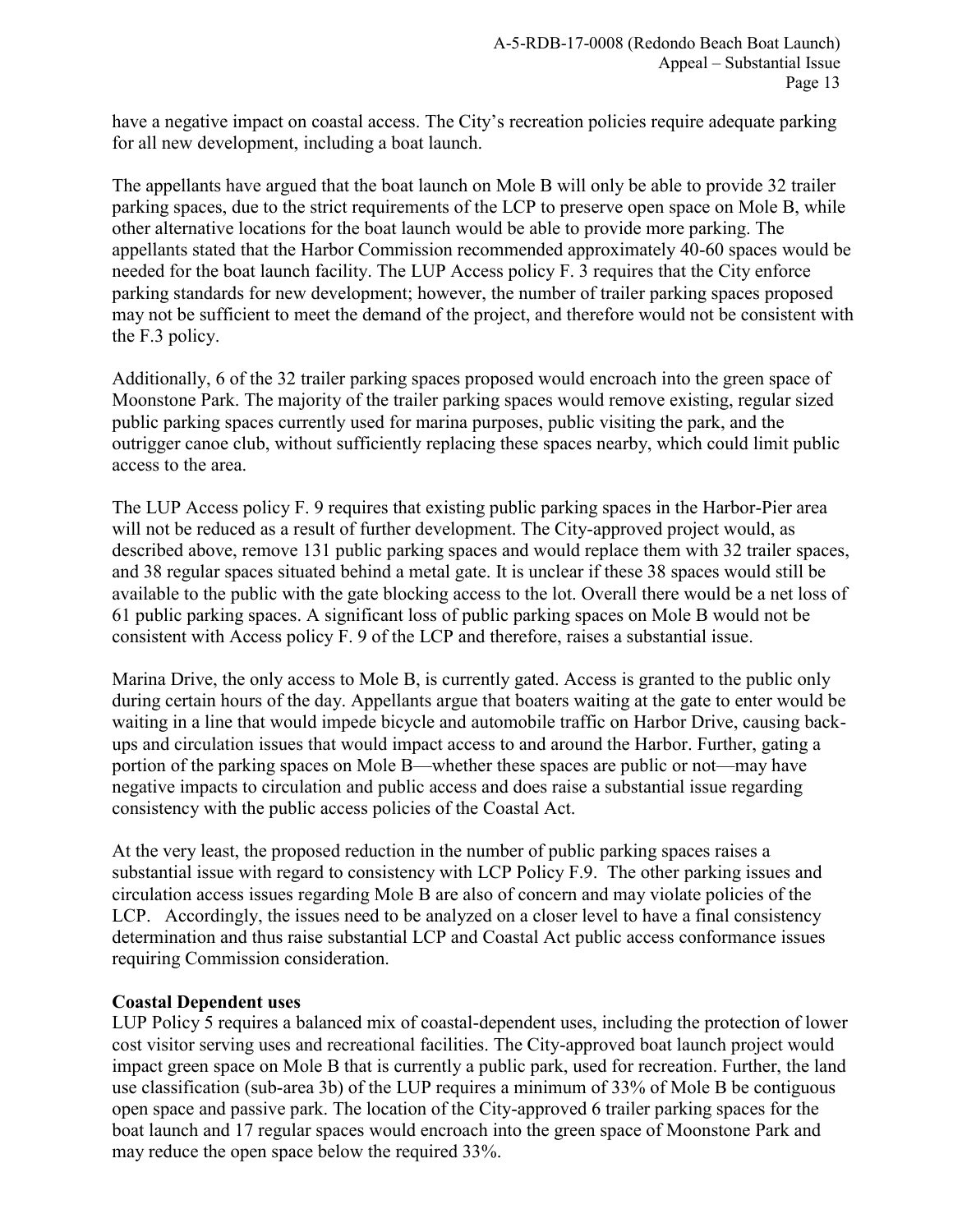However, the City has taken the position that it can meet the requirement of maintaining the required percentage of contiguous "open space" by counting the parking spaces as open space and replacing the area of green space removed by these parking spaces with a public boardwalk on the seaward side of the park<sup>1</sup>. The plans would include the entire rock revetment seaward of Moonstone Park in its calculation of public useable park space, even though only a portion of the revetment would be usable, covered with a 10 foot wide public walkway and viewing platform. Although the walkway and viewing platform may qualify as public open space according to the LCP, the majority of the area deemed "public open space" consists of a revetment that is not usable space for the general public. As described below, the requirement to maintain open space in Mole B was intended to ensure that open space would be available for passive recreational enjoyment. With the proposed project, there is no evidence that public parking spaces and inaccessible portions of a revetment would be available for such recreational enjoyment or qualify as "open space." The project thus raises a substantial issue regarding LCP conformity.

Lastly, any impact to the public open space or redefining how the open space will be implemented and utilized on Mole B may have impacts to public access and could be inconsistent with the Coastal Act's access policies. When the Commission certified the LCP requirement to maintain 33% open space on Mole B (LCPA- 2-08), it adopted findings stating that, because Mole B is an area of filled State Tidelands, modifications to the proposed LCP were necessary to "protect Moonstone Park as an existing public park and open space or require a similar amount of contiguous open space be preserved within the Mole as public open space for passive recreation enjoyment" (Pg. 34). Because it is not clear that the parking spaces and inaccessible portions of the revetment serve this purpose of "public open space for passive recreation enjoyment," the proposed project raises substantial issues with regard to the Coastal Act's coastal access policies.

The appellants also argue that the mix of coastal dependent uses existing in the harbor today, which include stand-up paddling, kayaking, outrigger canoeing, passive park recreation, and the new boat launch location, would be forced into one location in the harbor. They claim this would present safety conflicts and the overuse of these elements on Mole B, which may impact existing access to the coast in this area, and therefore is inconsistent with the Coastal Act and LUP Policy 5.

The clustering of uses on Mole B may or may not be inconsistent with the policies of the LCP and may or may not have impacts to existing public access. However, the City's interpretation of defining public open space and appropriate uses clearly raise substantial LCP and Coastal Act conformance issues requiring Commission consideration. Accordingly, the issue of clustering uses supports the need for de novo review and should be reviewed further in that process.

### **Conclusion**

This appeal raises a substantial issue regarding the project's consistency with the LCP and the public access policies in Chapter 3 of the Coastal Act. The Notice of Decision for the local CDP and the accompanying Final Staff Report state that the City applied the policies of the certified LCP and the public access policies of Chapter 3 of the Coastal Act and concluded, in part, that the development, as proposed and conditioned by the City Staff-Alternative, would be consistent with the LCP and with Chapter 3 of the Coastal Act **(Exhibit 2)**.

 $\overline{a}$ <sup>1</sup> The proposal for the public boardwalk over the revetment is part of the proposed development in the Coastal Commission CDP application for the retained jurisdiction.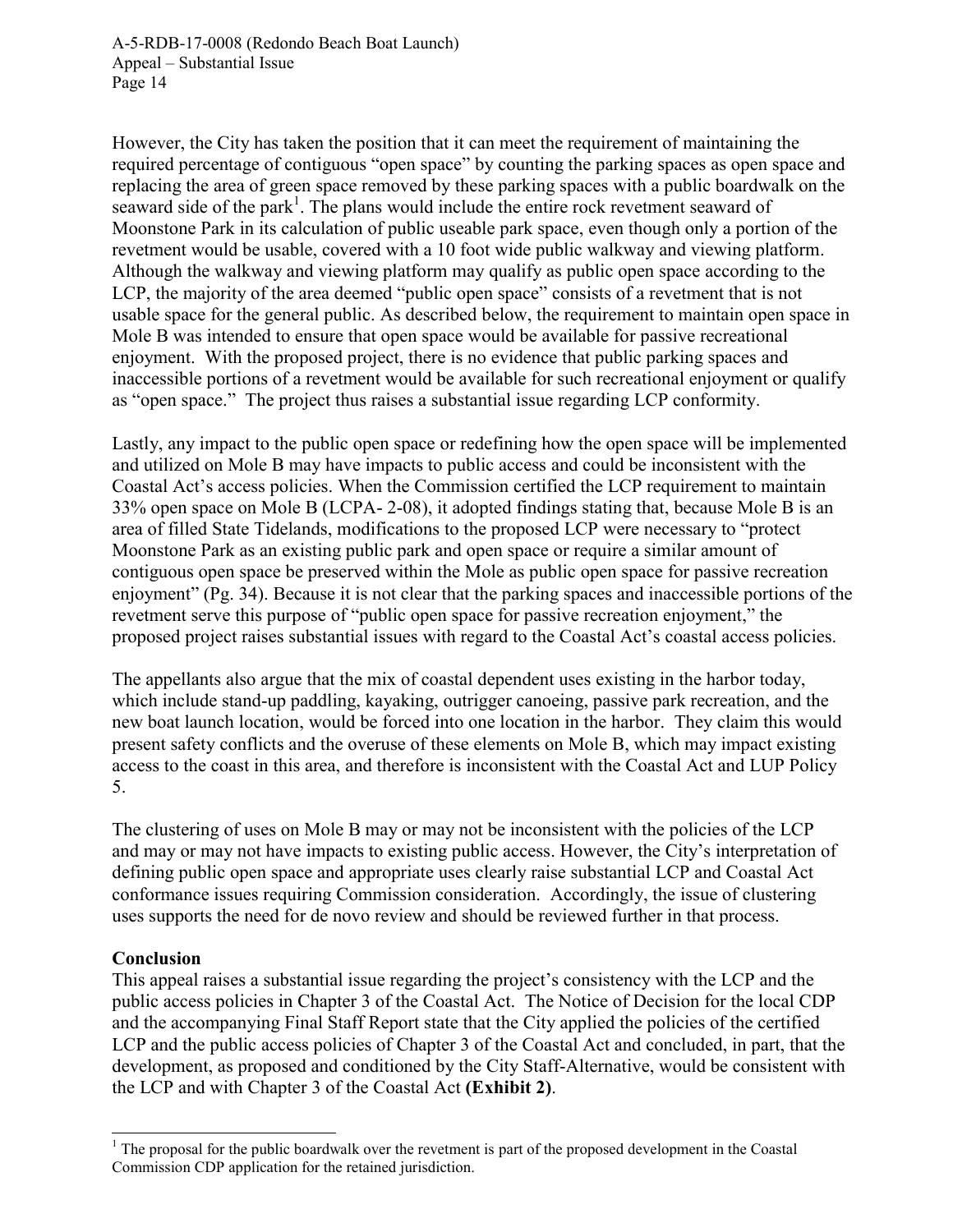However, applying the five factors listed in the prior section clarifies that the appeal raises "a substantial issue" with respect to LCP policies and the public access policies of Chapter 3 of the Coastal Act, and therefore, does meet the substantiality standard of Section 30625(b)(2) because the nature of the proposed project and the local government action appear to be inconsistent with policies of the LCP and access policies of Chapter 3 of the Coastal Act.

The first factor is the degree of factual and legal support for the local government's decision that the development is consistent or inconsistent with the relevant provisions of the LCP and Coastal Act. The City's approval did not consider all relevant LCP policies that apply to the development and the project site, acknowledging only the New Development policies of the LUP and not the Access and Recreation Policies of the LUP, possibly because some of the Access and Recreation policies apply in areas of the Commission's retained jurisdiction. The proposed project also appears to conflict with LCP policies that require preservation of open space on Mole B, of parking spaces, and of boating slips in this area of the harbor, as well as with relevant public access policies of the Coastal Act. The City additionally did not sufficiently justify its legal interpretation of allowing parking areas and inaccessible portions of the revetment to qualify as "open space" for purposes of LCP policies protecting such open space. Therefore the Coastal Commission finds that the City provided an inadequate degree of factual and legal support for its decision.

The second factor is the extent and scope of the development as approved or denied by the local government. The affected project site is just one of four possible boat launch locations identified by the City and the residents (moles A-D). Permitting the boat launch in this location allows for other forms of development on the other moles and precludes development of the boat launch on any other mole. As such, the extent and the scope of the development on Mole B indirectly impacts all four moles in the harbor. The City-approved project does not protect the existing public parking and may not provide sufficient public parking for the new boat launch use, which could impact public access to the site. Additionally, the circulation problems associated with the project could further impact public access. There is a high potential for the development to negatively impact coastal access to coastal-dependent uses by not providing sufficient parking and removing, limiting or clustering existing coastal-dependent uses. Therefore, the extent of the development as approved by the City raises a substantial issue regarding consistency with the public access policies of Chapter 3 of the Coastal Act and with LCP policies.

The third factor is the significance of the coastal resources affected by the decision. Any limitation on use or access to the Redondo Beach Harbor and the coastal-dependent uses represents a significant impact to a highly used, extremely popular harbor, which is a significant coastal resource.

The fourth factor is the precedential value of the local government's decision for future interpretations of its LCP. In approving the CDP for this project, the City considered the policies related to the harbor-pier area but neglected to consider other LCP policies that could affect the approval or conditions imposed on the project. Ignoring relevant policies would set a bad precedent for future CDP actions. The City's decision is also based on some interpretations of its LCP policies that will have precedential effect. For example, the interpretation of "public open space" as including parking spaces and a revetment is likely to set a precedent for future city decisions regarding the harbor and other locations in the coastal zone . Additionally, the interpretation that the removal of boat slips may not necessarily conflict with the LCP provisions to "preserve and enhance these existing facilities" could also set a precedent for future decisions.